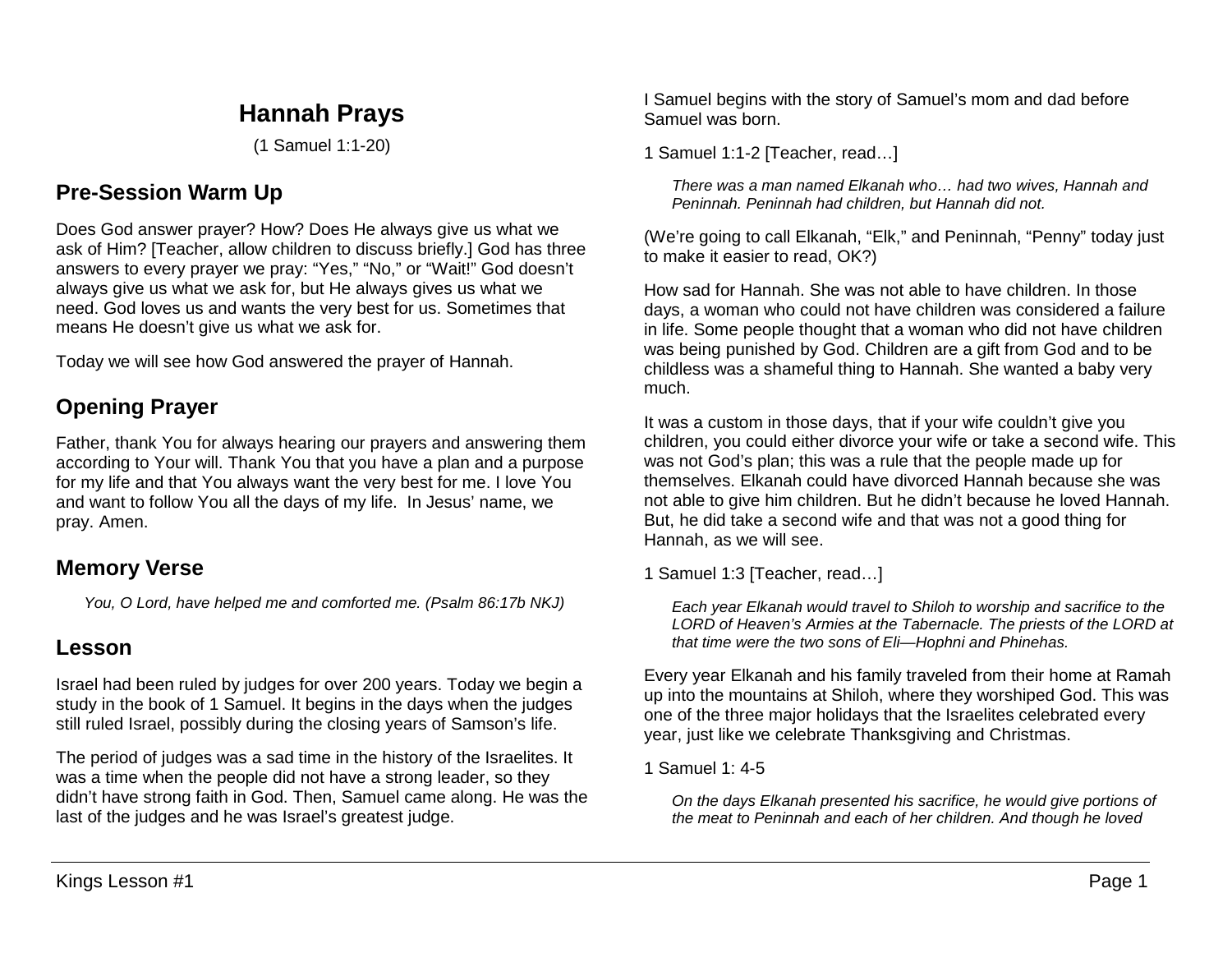*Hannah, he would give her only one choice portion because the LORD had given her no children.* 

[Teacher, the NKJ, NASB, and ESV versions all say that he gave Hannah a double portion, but NLT says he only gave her one portion.]

Elkanah loved Hannah very much and this made Peninnah very jealous.

### 1 Samuel 1:6

*So Peninnah would taunt Hannah and make fun of her because the LORD had kept her from having children.*

Peninnah *provoked* Hannah. Instead of trying to make Hannah feel better, Peninnah made fun of Hannah! I can just hear Peninnah jeering Hannah, "*Look at you, Hannah!"* she might have said. *"God has not given you even one little child. I have many children! God must love me more than you*!"

Has anyone made fun of you? How do you think Hannah felt when Peninnah made fun of her?

1 Samuel 1:7

*Year after year it was the same—Peninnah would taunt Hannah as they went to the Tabernacle. Each time, Hannah would be reduced to tears and would not even eat.* 

Poor Hannah! Peninnah's taunting and teasing made her so sad that she could not stop crying. She felt so terrible she couldn't even eat.

#### 1 Samuel 1:8

*"Why are you crying, Hannah?" Elkanah would ask. "Why aren't you eating? Why be downhearted just because you have no children? You have me—isn't that better than having ten sons?"*

Hannah knew her husband loved her, but even his encouragement could not comfort her. Her bitterness blinded her to the fact that God had given her a wonderful loving husband. She could not keep from

listening to Peninnah's jeers and letting Peninnah's words break her heart.

You and I need to be careful not to let our hurt feelings make us bitter and angry and resentful. When we hang on to hurts it makes our attitudes sour. Bitterness blinds us and we loose sight of our blessings; we forget about all the good things God has done for us; we forget to be thankful for the many ways God has blessed us. God wants us to have a joyful heart. We need to be quick to forgive people when they hurt our feelings. But Hannah couldn't let go of her hurt.

1 Samuel 1:9-10

*Once after a sacrificial meal at Shiloh, Hannah got up and went to pray. Eli the priest was sitting at his customary place beside the entrance of the Tabernacle. Hannah was in deep anguish, crying bitterly as she prayed to the LORD.* 

One day while they were in Shiloh, Hannah felt so sad that she quietly left the table where everyone was eating and she went up to the place of worship and began to pray. Eli, the priest, saw Hannah weeping and praying to the Lord.

### 1 Samuel 1:11

*And she made this vow: "O LORD of Heaven's Armies, if you will look upon my sorrow and answer my prayer and give me a son, then I will give him back to you. He will be yours for his entire lifetime, and as a sign that he has been dedicated to the LORD, his hair will never be cut."* 

Hannah brought her problem honestly before God. She did just what God wants you to do. She prayed to Him. Isn't it wonderful to know that you and I can talk to God about anything and everything? He is always listening. And, He cares about everything that concerns you. God wants His children to come to Him in prayer when they are sad. He wants you to talk to Him about the things that make you unhappy.

When you feel angry because your friends treat you unkindly, talk to the Lord about it. If your friend is not a Christian, tell God. If someone you know is sick, pray for that person. God wants you to tell Him your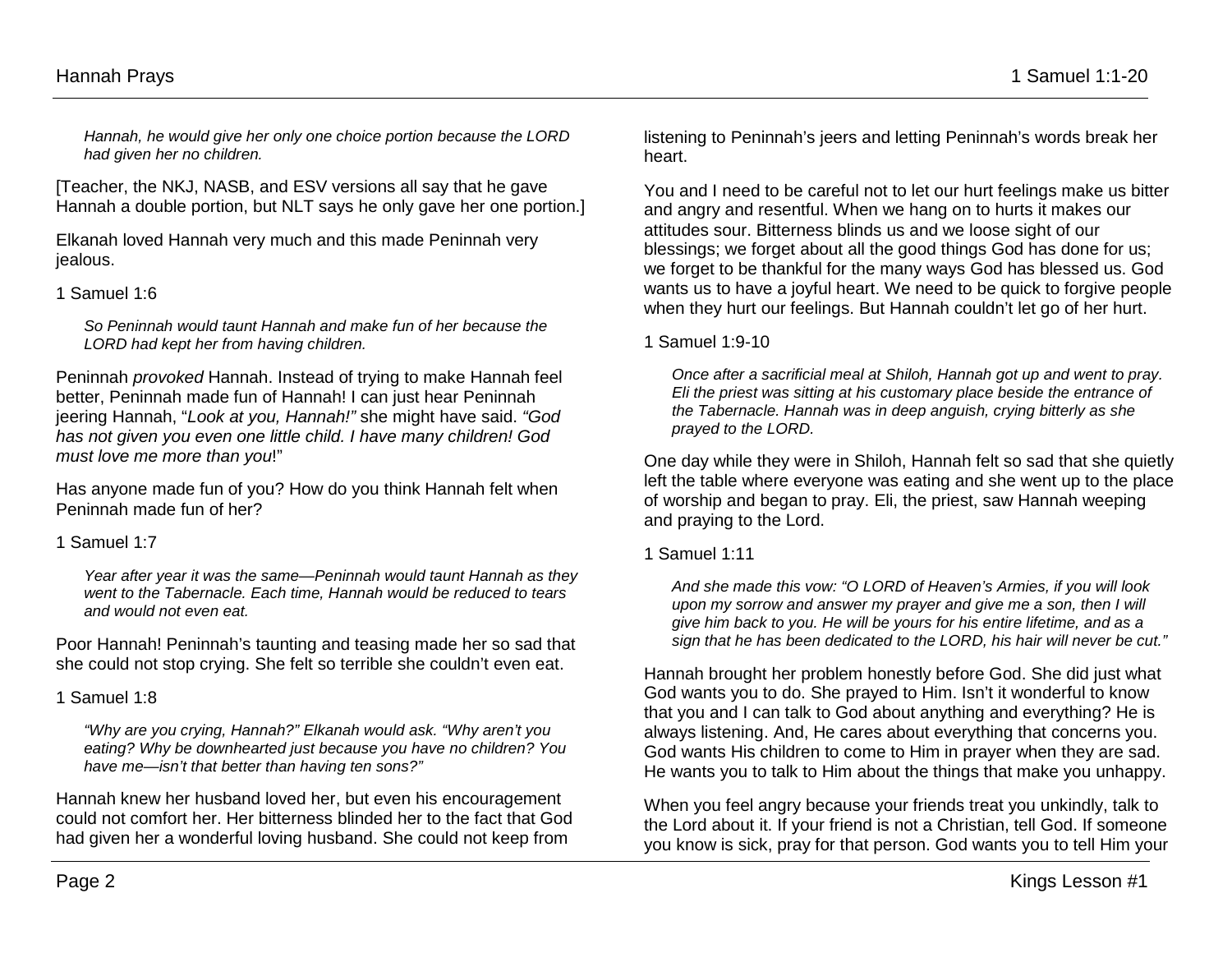problems. Hannah did that. And, as Hannah discovered, prayer opens the way for God to work.

1 Samuel 1:12-14

*As she was praying to the LORD, Eli watched her. Seeing her lips moving but hearing no sound, he thought she had been drinking. "Must you come here drunk?" he demanded. "Throw away your wine!"* 

Hannah was so intent on her prayer, that only her lips were moving and Eli thought she was drunk! What do you think Hannah said?

1 Samuel 1:15-16

*"Oh no, sir!" she replied. "I haven't been drinking wine or anything stronger. But I am very discouraged, and I was pouring out my heart to the LORD. Don't think I am a wicked woman! For I have been praying out of great anguish and sorrow."* 

Hannah just poured out her heart to Eli. And that pleased God very much.

1 Samuel 1:17

*"In that case," Eli said, "go in peace! May the God of Israel grant the request you have asked of him."*

Eli knew that God would surely do what was best for Hannah so he told her to go in peace. Eli was reminding Hannah that as she brought her requests to God in faith, she could have peace knowing that God would answer in the way that was best for her. As you trust God, He will give you peace (Philippians 4:6-7). Eli knew that God would answer Hannah's prayer in His own perfect way, so he told her to go in peace.

1 Samuel 1:18

*"Oh, thank you, sir!" she exclaimed. Then she went back and began to eat again, and she was no longer sad.*

Eli's kind words comforted Hannah. It changed her attitude, hadn't it! Now she was cheerful and was able to go back and join in the celebration. She didn't know if she would ever have a baby; but she had hope. She had told God her problem and how sad she felt. She knew the Lord had heard her prayer and was going to answer her request! You can talk to God about any problem you have, too. He hears your prayers and you can rely upon Him to answer them.

The next day they all went back home to Ramah and not long after that, Hannah found that she was going to have a baby!

1 Samuel 1:20

*and in due time she gave birth to a son. She named him Samuel, for she said, "I asked the LORD for him."*

God answered Hannah's prayer! Now it didn't matter what anyone said.

About three years later, when Samuel was a little boy, Hannah kept her promise to the Lord. Do you remember what that was? Look back at verse 11. She had told God if He would give her a son that she would give him to the Lord for his entire lifetime.

You have to be careful what you promise the Lord; He will expect you to keep your promises to Him. Hannah was faithful to do what she promised. Hannah took Samuel to Shiloh and gave him to Eli the priest. Hannah gave up what she had wanted most – her son – and presented him to Eli to serve in the house of the Lord. Samuel became Eli's assistant there serving the Lord.

Hannah never forgot her much-wanted son. She visited him every year when she and Elkanah went up to the feast. Every year she would bring him new clothes that she had made for him.

Hannah praised God for his answer to her prayer for a son. We should be thankful for the ways God blesses us and answers our prayers.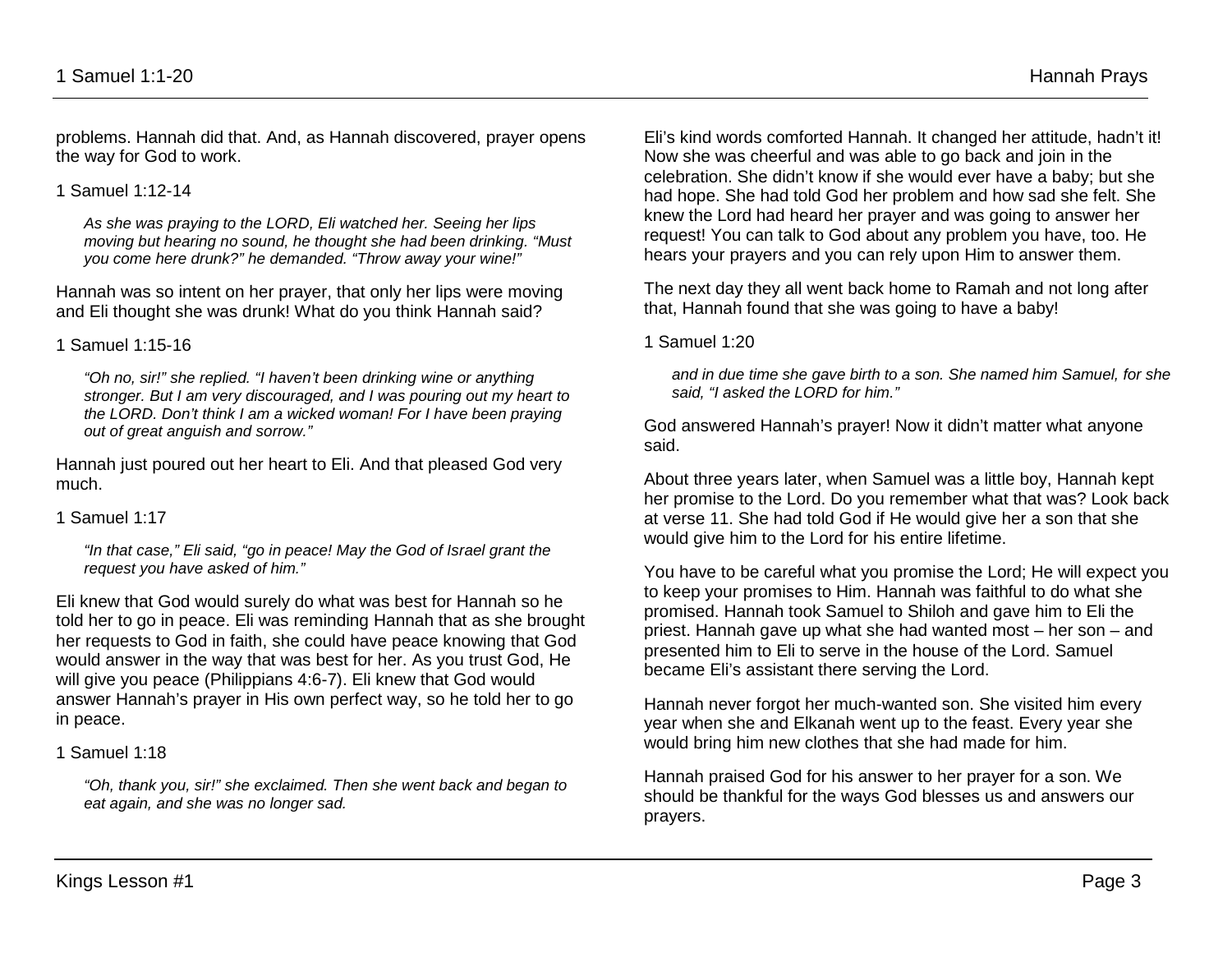Are you willing to trust God to answer your prayers in the way that is best for you? He won't always give you what you ask for because He knows that some things are not good for you. Sometimes He will make you wait for a while before He grants your request. But, if you believe God wants you to have something, keep on praying faithfully for it (Luke 18:1). Because God loves you, He will hear your prayers and give you what's really best for you.

When trouble comes or when we feel sad, we can pray to God like Hannah did. God will comfort and help us!

## **Closing Prayer**

Father, Hannah was sad because Peninnah made fun of her for not having any children. But You heard her prayers and sent Eli to talk with her. Thank You for helping us and comforting us when we are sad. In Jesus' name, we pray. Amen.

## **Learning Activities**

#### **Craft Corner**

#### *Praying Hands Prayer Journals*

#### **Materials:**

- Bibles
- Construction paper
- Pencils and Markers
- **Scissors**

#### **Preparation:**

- 1. Fold construction paper in half widthwise.
- 2. Place hand on page with pinky finger next to folded edge.
- 3. Trace around hand, keeping fingers together.
- 4. Cut out hands without cutting through folded edge.



- 5. Open paper hands to make a prayer journal.
- 6. List prayer requests in the prayer journal or draw pictures of situations in which you might ask for God's help. Or, optionally, write the Memory Verse in the prayer journal.
- 7. Present the prayer journal to the Lord and see how He answers prayer.

As children work ask the following questions:

- When is a time you were sad and someone helped and comforted you? What did he or she do?
- What did God do to comfort and help Hannah? (God sent Eli to listen to her problem. God also heard and answered Hannah's prayer.)
- [Teacher, review the memory verse.] Who does Psalm 87:17 say will comfort us? (God) God isn't a person we can see. But He helps us remember His love by giving us people who can help us and comfort us when we're sad.